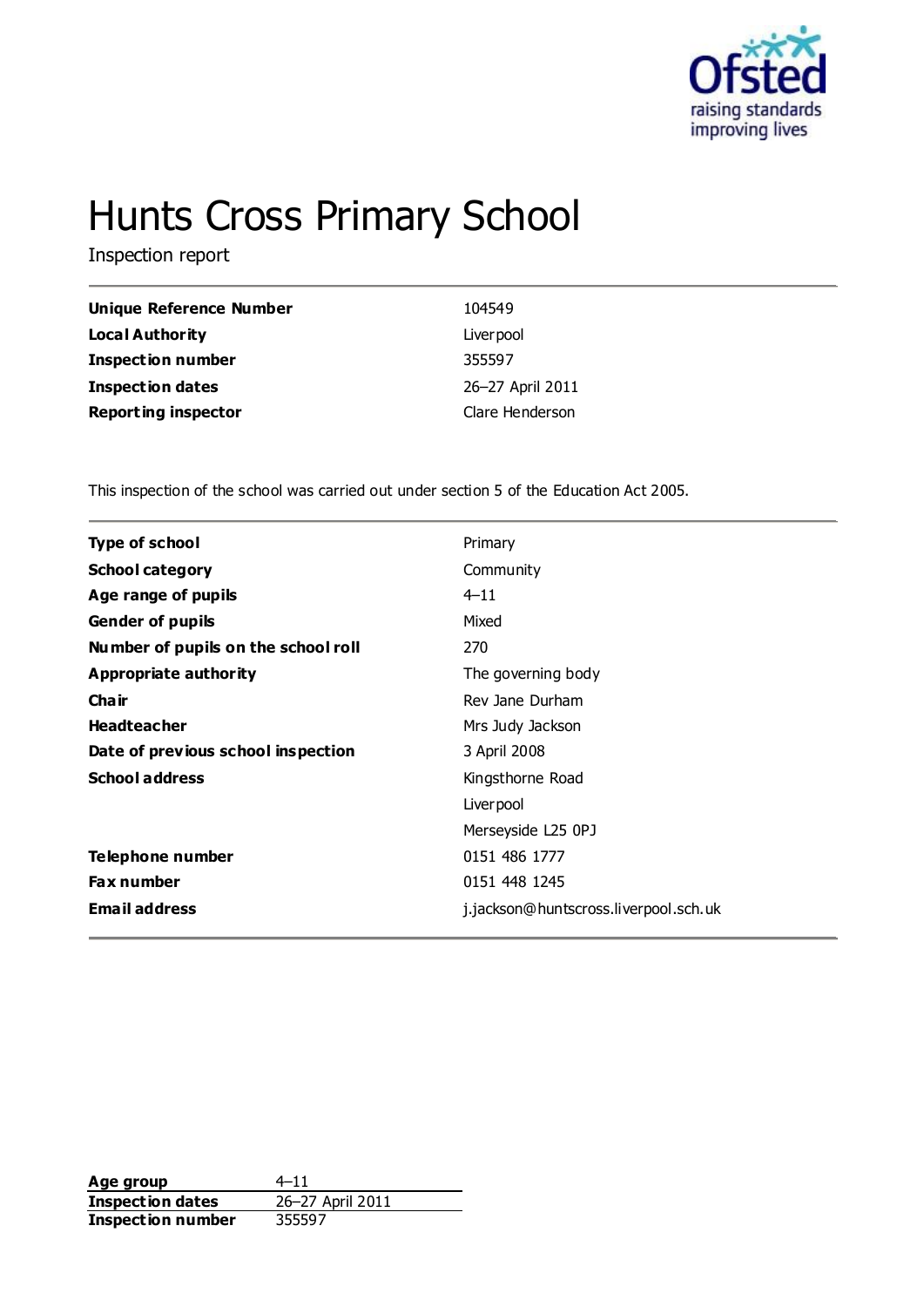The Office for Standards in Education, Children's Services and Skills (Ofsted) regulates and inspects to achieve excellence in the care of children and young people, and in education and skills for learners of all ages. It regulates and inspects childcare and children's social care, and inspects the Children and Family Court Advisory Support Service (Cafcass), schools, colleges, initial teacher training, work-based learning and skills training, adult and community learning, and education and training in prisons and other secure establishments. It assesses council children's services, and inspects services for looked after children, safeguarding and child protection.

Further copies of this report are obtainable from the school. Under the Education Act 2005, the school must provide a copy of this report free of charge to certain categories of people. A charge not exceeding the full cost of reproduction may be made for any other copies supplied.

If you would like a copy of this document in a different format, such as large print or Braille, please telephone 0300 123 4234, or email **[enquiries@ofsted.gov.uk](mailto:enquiries@ofsted.gov.uk)**.

You may copy all or parts of this document for non-commercial educational purposes, as long as you give details of the source and date of publication and do not alter the documentation in any way.

To receive regular email alerts about new publications, including survey reports and school inspection reports, please visit our website and go to 'Subscribe'.

Royal Exchange Buildings St Ann's Square Manchester M2 7LA T: 0300 123 4234 Textphone: 0161 618 8524 E: **[enquiries@ofsted.gov.uk](mailto:enquiries@ofsted.gov.uk)**

W: **[www.ofsted.gov.uk](http://www.ofsted.gov.uk/)**

© Crown copyright 2011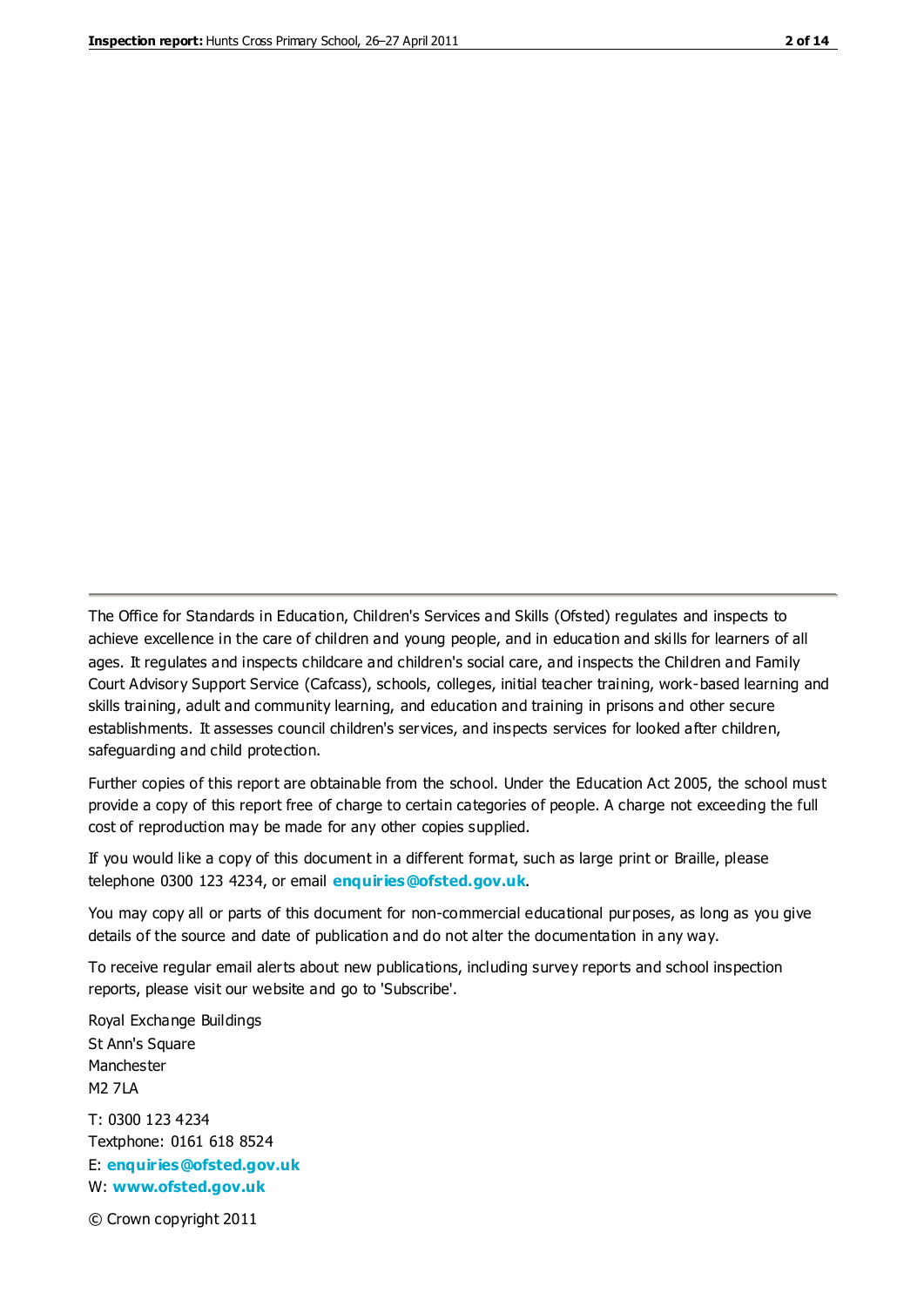# **Introduction**

This inspection was carried out by three additional inspectors. The inspectors observed teaching and learning in 13 lessons taught by 13 different teachers and held meetings with members of the governing body, staff and pupils. Inspectors observed the school's work and looked at documents relating to safeguarding, pupils' progress and attainment, the curriculum, the school's development plan and the way in which the school evaluates its own performance. Inspectors scrutinised the views of staff and pupils and analysed 51 questionnaires from parents and carers.

The inspection team reviewed many aspects of the school's work. It looked in detail at a number of key areas.

- Whether teaching is sufficiently challenging, especially for boys and the more-able pupils, in English and mathematics.
- Whether assessment information is used well enough to ensure all groups of pupils achieve high levels of attainment.
- Whether the quality of provision in the Early Years Foundation Stage enables children to make good progress in all areas of learning.
- Whether leaders and managers have ensured the school has moved forward rapidly enough since the last inspection.

# **Information about the school**

The school is larger in size than others of the same type. The proportion of pupils known to be eligible for free school meals is high. The proportion of pupils with special educational needs and/or disabilities is average. An average proportion of pupils have minority ethnic heritages. The proportion of pupils at an early stage of learning English is average. Mobility into and out of the school, other than at the usual times, is higher than average and a significant minority of pupils do not spend all their primary years there. The school has gained Artsmark silver, Activemark and Healthy School status.

The before- and after-school provision and children's centre, situated within the school building, are subject to separate inspections.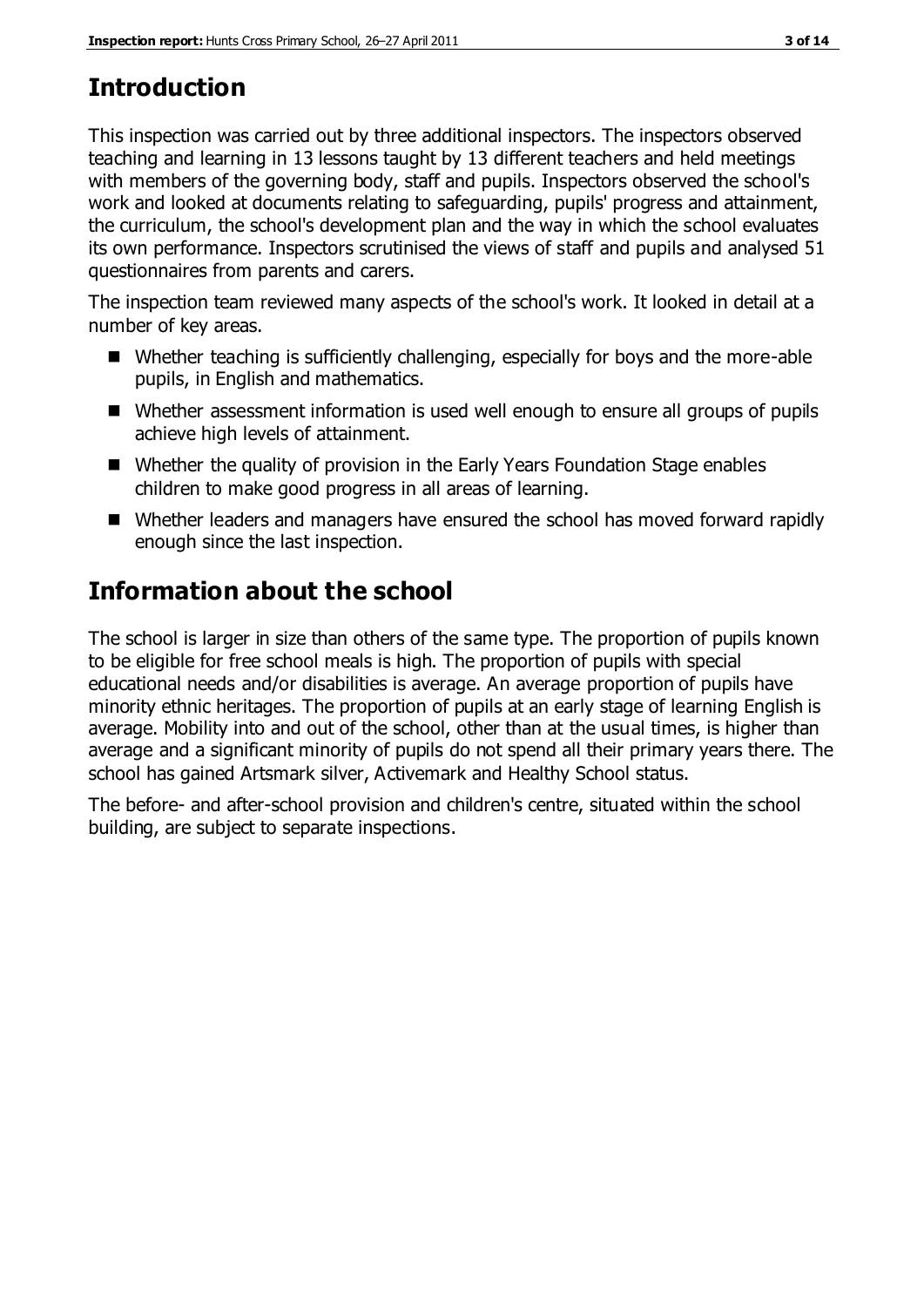**Inspection grades: 1 is outstanding, 2 is good, 3 is satisfactory, and 4 is inadequate** Please turn to the glossary for a description of the grades and inspection terms

# **Inspection judgements**

| Overall effectiveness: how good is the school?  |   |
|-------------------------------------------------|---|
| The school's capacity for sustained improvement | ר |

#### **Main findings**

This is a good school. It is welcoming, inclusive and provides good care, guidance and support which ensures pupils feel safe and secure, especially those whose circumstances make them more vulnerable or those experiencing school for the first time in Hunts Cross. Pupils make a good contribution to the school and wider community and show a good understanding of how to lead a healthy and safe lifestyle. Their spiritual, moral, social and cultural development is good.

When children join the school in the Early Years Foundation Stage, their learning skills are below those expected for their age. By the time they leave Year 6, attainment, though broadly average, is rapidly improving in English and mathematics. This improvement, as evidenced in pupils' current work and in the school's own data, is the result of a close partnership with the local authority, and improvements in the quality of teaching, learning and the use of assessment information. Consequently, rates of progress across the school in English and mathematics for all groups of pupils, including those who join the school other than at the beginning of the school year, are good.

Good teaching provides lessons which pupils enjoy, because the tasks set are challenging and interesting and, in particular, enable more-able pupils and boys to achieve higher levels of attainment. Furthermore, when teachers mark pupils' work, they consistently provide relevant advice which will help them to improve. Whilst the high focus on improving pupils' basic skills has proved successful in accelerating rates of progress in English and mathematics, pupils have limited opportunities to apply these skills across the curriculum. The good range of additional activities provides good experiences beyond the classroom and increases pupils' enjoyment of learning well. Satisfactory promotion of community cohesion ensures that the school knows its local community well. Pupils work and play happily together, but have limited awareness of other communities beyond their own or in the wider world.

Effective leadership, with the full commitment of staff and members of the governing body, has successfully embedded a clear vision for school improvement. The governing body is supportive and challenging and all child protection regulations, to ensure pupils and staff are safe, are securely in place. However, the review and the updating of health and safety policies are not undertaken on a regular enough basis. Senior leaders carefully evaluate outcomes and draw up action plans for improvement. Thorough self-evaluation ensures the school knows what needs to be done to sustain improvements and there is good capacity to do so.

#### **What does the school need to do to improve further?**

 $\blacksquare$  Raise pupils' attainment and accelerate progress by: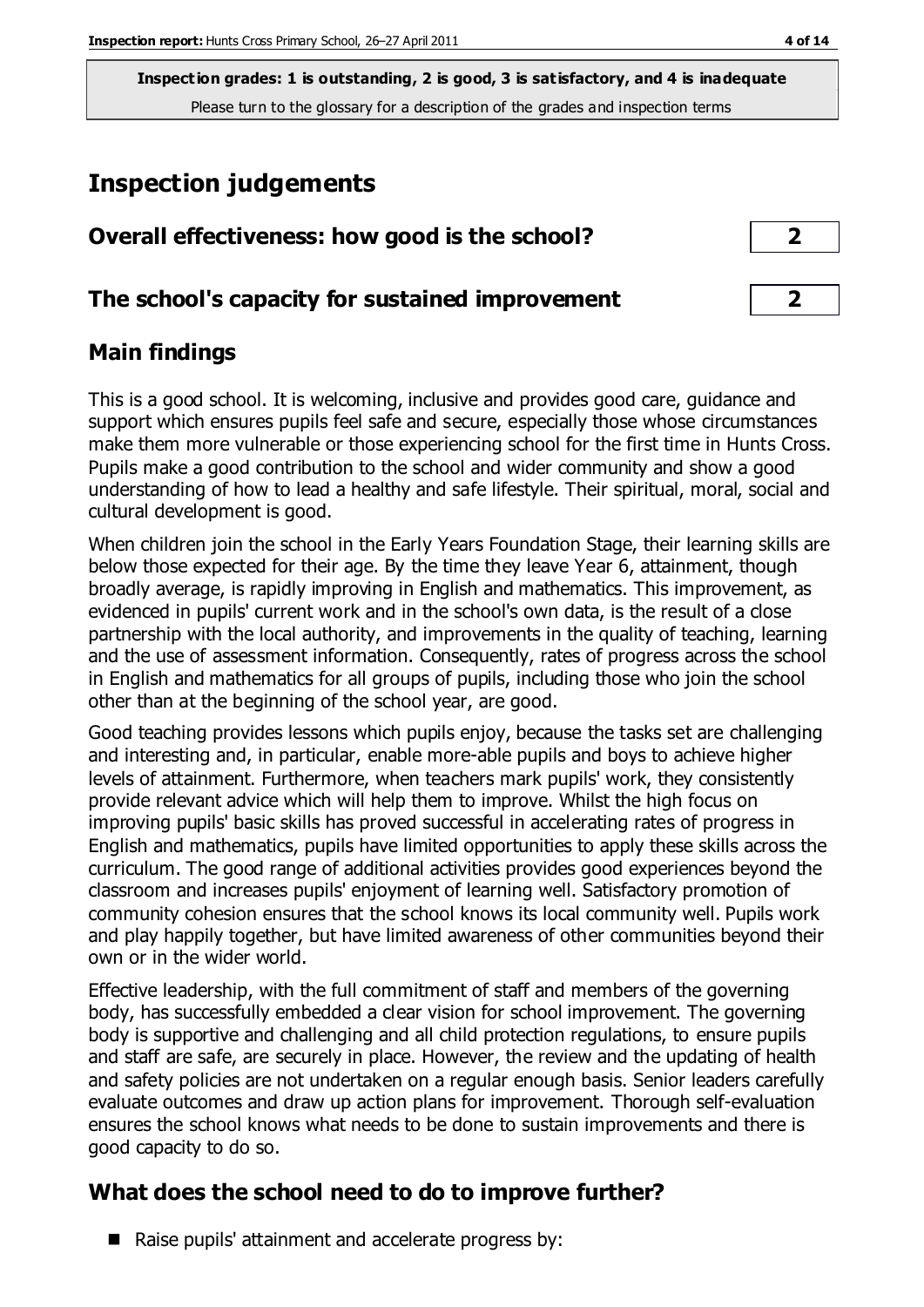**Inspection grades: 1 is outstanding, 2 is good, 3 is satisfactory, and 4 is inadequate** Please turn to the glossary for a description of the grades and inspection terms

- providing more opportunities for pupils to apply their English and mathematical skills across the curriculum.
- Ensure that all health and safety policies are systematically reviewed and updated.
- $\blacksquare$  Enhance the promotion of community cohesion by:
	- providing pupils with more opportunities to engage with pupils from different religious, ethnic and cultural backgrounds nationally and the wider world
	- monitoring the impact on pupils' attitudes of the strategies put in place to extend community cohesion.

#### **Outcomes for individuals and groups of pupils 2**

Good behaviour and an interest in learning was observed in all classes, making a strong contribution to pupils' good progress. High-quality relationships were seen. Most pupils cooperate well with each other and take a pride in their work. Achievement is good and pupils enjoy learning, particularly when activities are challenging or give them time to discuss what they are learning. Pupils with special educational needs and/or disabilities, the more vulnerable and those at an early stage of learning English make good progress. Their work with specialist support staff and skilful teaching assistants develops their selfesteem effectively and has a positive impact on their learning.

Pupils say school is a place of safety where, 'teachers care for us'. They know the importance of looking after their health and were heard to say, after the daily wake and shake session, 'this is fun' and to explain 'exercise helps your muscles grow'. Although a few pupils think others do not always behave well and that there is some bullying, they are confident that staff sort out any difficulties. Inspectors found behaviour in lessons and within the school to be well-managed and good. Spiritual, moral, social and cultural development is good overall. Pupils study major world faiths but have a limited knowledge of cultures outside their locality.

Pupils make a strong contribution to school and the wider community, representing their classmates, for instance on the school council or as members of the Liverpool Children's Parliament. An example of the effectiveness of this was that workshops for tackling bullying were set up in response to pupils' requests. Pupils develop good skills and preparation for the future through, for instance, effective partnerships with local businesses in which they learn skills to help them in their future lives such as teamwork, perseverance and cooperation. Rates of pupils' attendance are average and improving rapidly, as a result of the strong line the school has taken in holding parents and carers to account for their children's absences and in setting up initiatives to reward pupils whose attendance is high.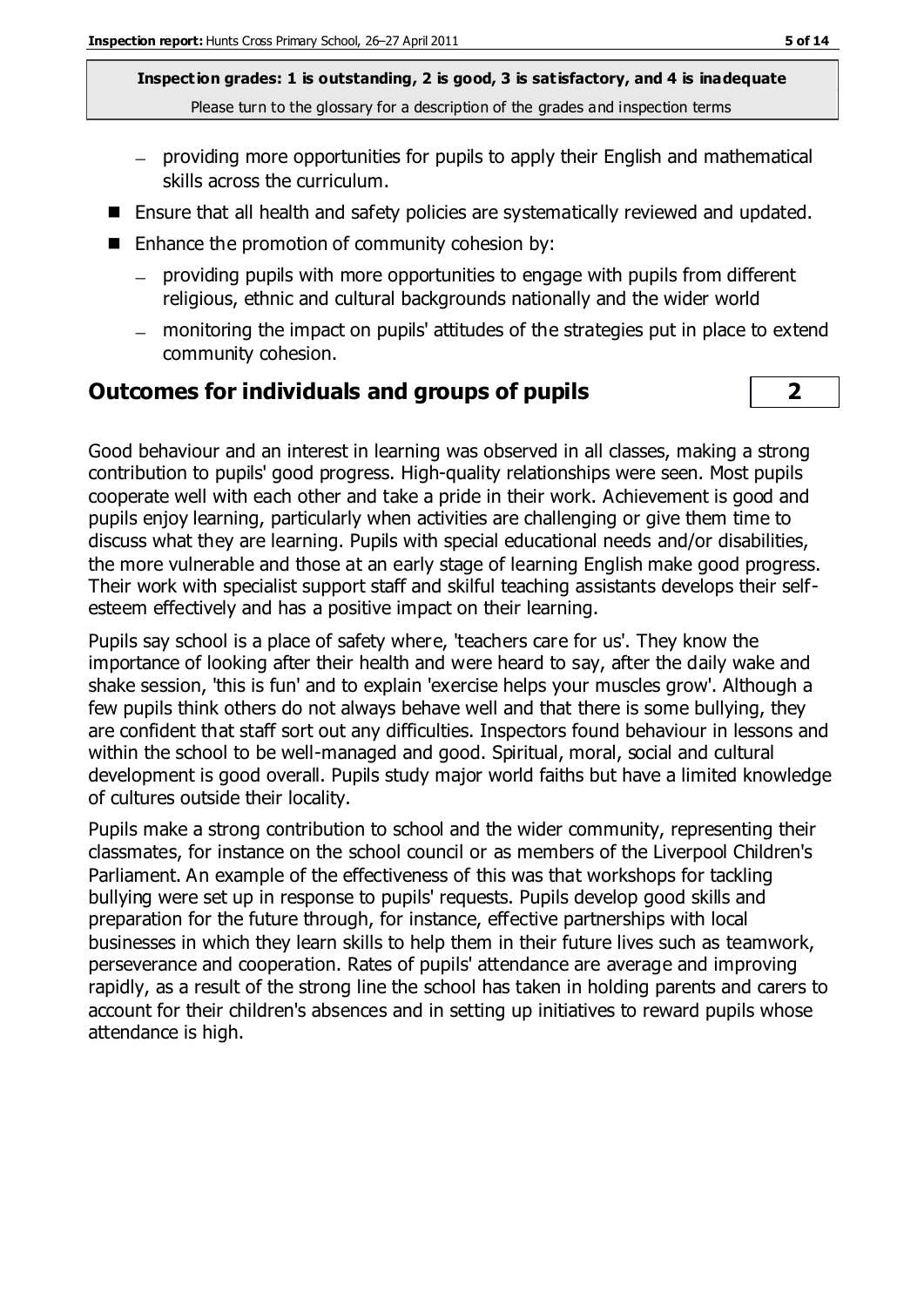# **Inspection grades: 1 is outstanding, 2 is good, 3 is satisfactory, and 4 is inadequate**

Please turn to the glossary for a description of the grades and inspection terms

These are the grades for pupils' outcomes

| Pupils' achievement and the extent to which they enjoy their learning                                                     | $\overline{2}$          |
|---------------------------------------------------------------------------------------------------------------------------|-------------------------|
| Taking into account:<br>Pupils' attainment <sup>1</sup>                                                                   | 3                       |
| The quality of pupils' learning and their progress                                                                        | $\mathfrak{D}$          |
| The quality of learning for pupils with special educational needs and/or disabilities<br>and their progress               | 2                       |
| The extent to which pupils feel safe                                                                                      | $\mathbf{2}$            |
| Pupils' behaviour                                                                                                         | 2                       |
| The extent to which pupils adopt healthy lifestyles                                                                       | 2                       |
| The extent to which pupils contribute to the school and wider community                                                   | $\overline{2}$          |
| The extent to which pupils develop workplace and other skills that will contribute to<br>their future economic well-being | $\overline{\mathbf{2}}$ |
| Taking into account:<br>Pupils' attendance <sup>1</sup>                                                                   | 3                       |
| The extent of pupils' spiritual, moral, social and cultural development                                                   | 2                       |

<sup>1</sup> The grades for attainment and attendance are: 1 is high; 2 is above average; 3 is broadly average; and 4 is low

#### **How effective is the provision?**

Pupils cooperate well with staff, enjoy lessons and say 'teachers make learning fun'. Wellplanned lessons, which are exactly matched to pupils' understanding and interests, often involve challenging activities. In such lessons, teachers use assessment information effectively to set appropriate and challenging work. The good and occasionally outstanding lessons contain such key features. This was evident in a Key Stage 2 mathematics lesson where pupils, and in particular the boys, made outstanding progress because work was matched precisely to interest and engage each individual pupil and to stimulate their enjoyment of learning. In the few lessons where teaching and learning are satisfactory rather than good or outstanding, the pace of learning slows and staff miss opportunities to set tasks which sufficiently challenge pupils to achieve the higher levels of attainment. Learning assistants are well-deployed, and skilfully support pupils at an early stage of learning English or those with special educational needs and/or disabilities.

The good curriculum meets pupils' needs and succeeds effectively in enabling them to develop their basic skills. However, they have too few opportunities to consolidate these skills by applying them across a range of subjects. Further activities set up after school are well attended and extend pupils' interests and talents effectively.

Staff know pupils and their families well, and those pupils who are vulnerable due to their circumstances are well-supported. The school has good examples of how pupils with particular needs have progressed well due to the good care, guidance and support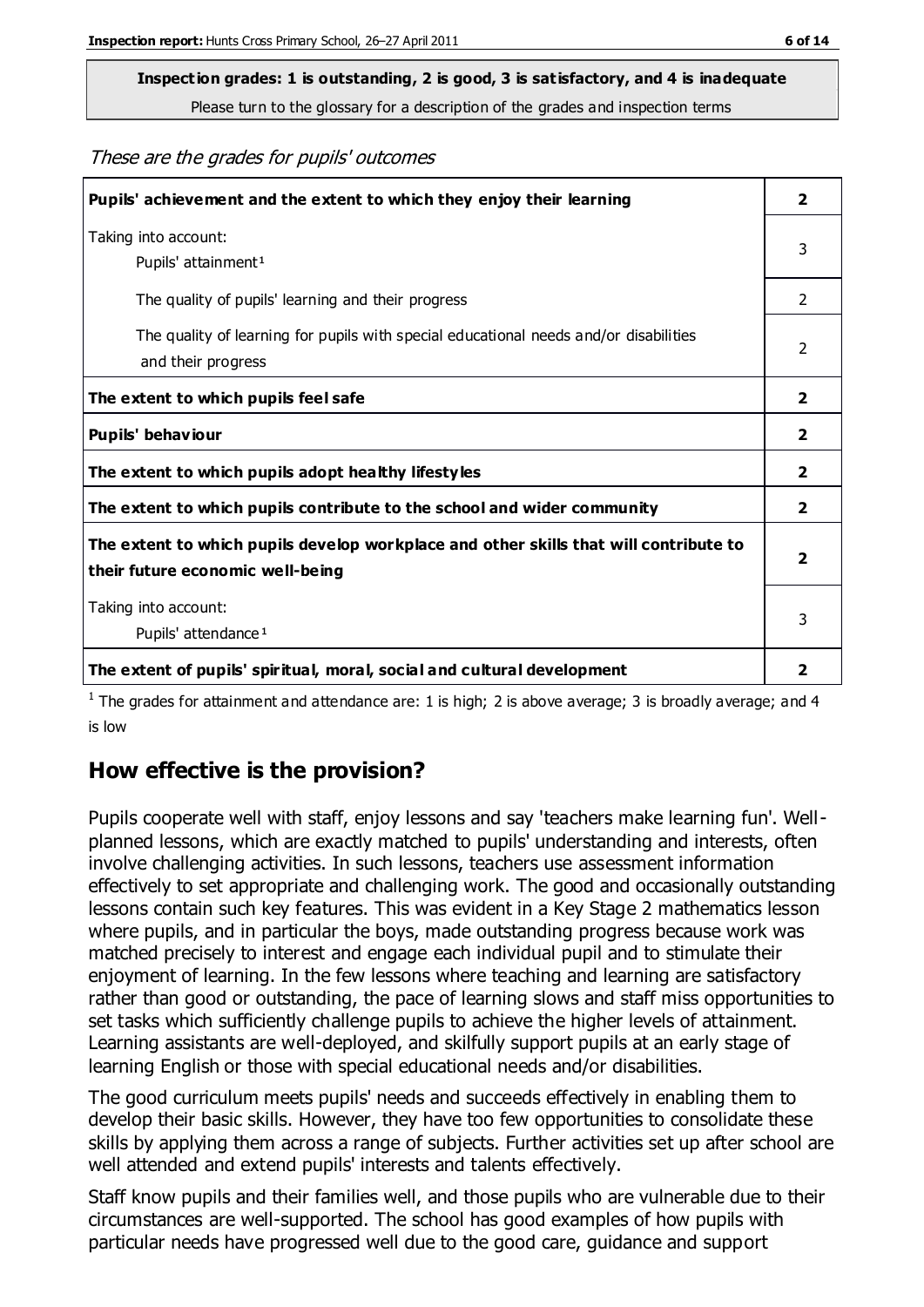**Inspection grades: 1 is outstanding, 2 is good, 3 is satisfactory, and 4 is inadequate** Please turn to the glossary for a description of the grades and inspection terms

provided. Good partnerships with external health and support agencies, often through links with the children's centre, benefit pupils and families well. The school has increasingly effective strategies to improve attendance, and success is noted in the reduction of the number of pupils who are persistently absent.

These are the grades for the quality of provision

| The quality of teaching                                                                                    |  |
|------------------------------------------------------------------------------------------------------------|--|
| Taking into account:<br>The use of assessment to support learning                                          |  |
| The extent to which the curriculum meets pupils' needs, including, where relevant,<br>through partnerships |  |
| The effectiveness of care, guidance and support                                                            |  |

#### **How effective are leadership and management?**

Leadership and management are well-structured and fully delegated. Ambitious, challenging targets for the school and for pupils are based on thorough analysis of assessment information. Senior leaders carefully evaluate outcomes and draw up action plans for improvement. Good monitoring of teaching and learning provides the basis for the management of teaching and professional development, resulting in good quality teaching and learning.

Members of the governing body ensure that pupils are safe and hold the school to account through the good support and challenge they provide. Safeguarding arrangements are secure and ensure that pupils feel safe in the school building and around the site and know what to do if they have a concern or problem. Child protection training is up-to-date and procedures are understood by all adults. Whilst all required health and safety policies are firmly in place they are not reviewed regularly enough.

Partnerships with professional agencies and other schools provide good support for pupils' learning and well-being. Relationships with parents and carers are generally positive. The school provides a good range of opportunities for parents and carers to engage in school life and to contribute to their children's learning at home. Racist behaviour or harassment of any form is not tolerated and the school pays close attention to the needs of each individual pupil and consequently promotes good equality for all. This is evident in the many aspects of support for different groups of pupils, for instance, in narrowing the gap in attainment for boys and those who join during the school year.

The promotion of community cohesion is satisfactory. The school understands the local community well and the school itself is harmonious. However, pupils' experiences and knowledge of other cultures and lifestyles both nationally and globally are limited. The school is yet to monitor fully the impact on pupils' attitudes of strategies put in place to extend community cohesion.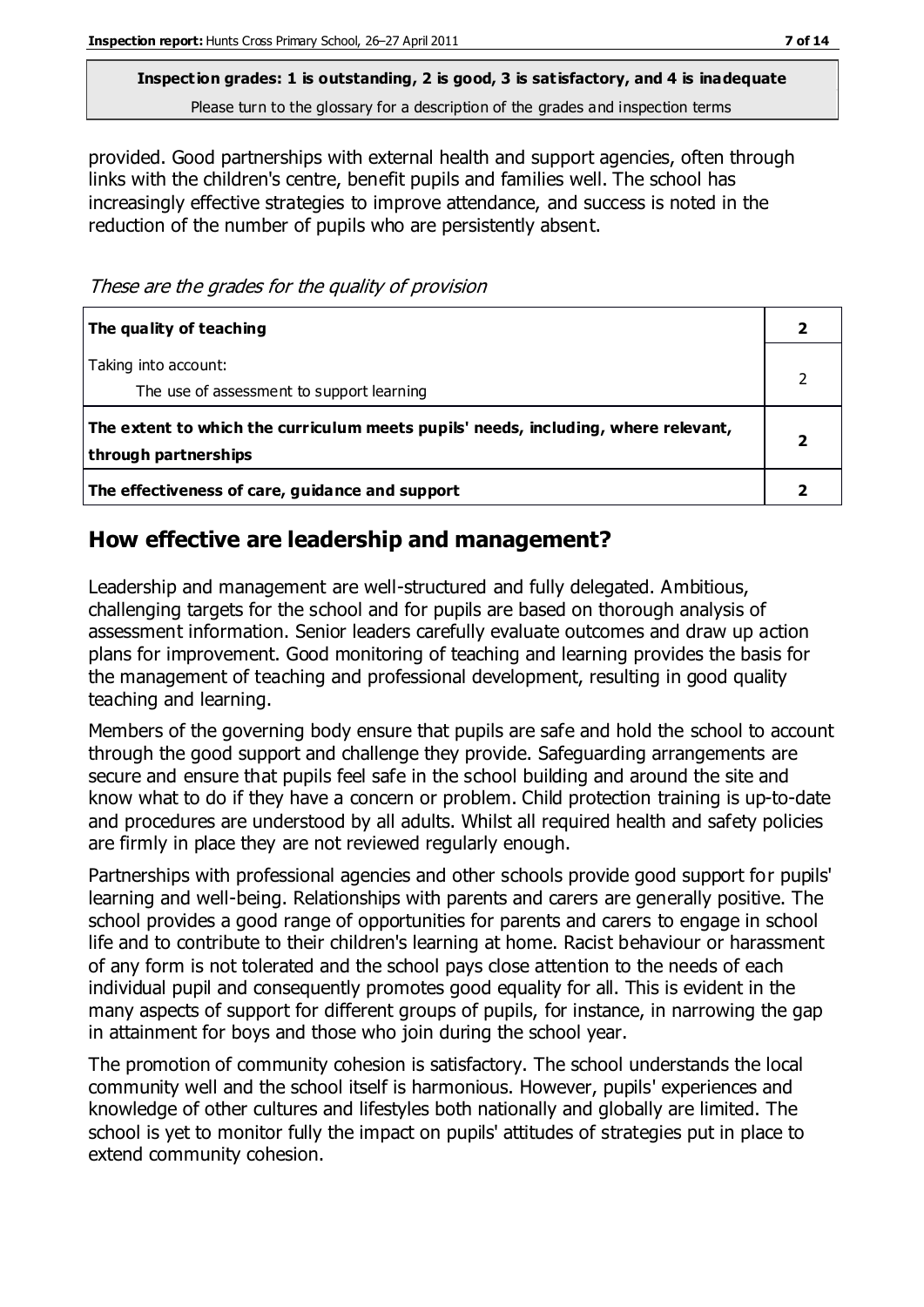**Inspection grades: 1 is outstanding, 2 is good, 3 is satisfactory, and 4 is inadequate**

Please turn to the glossary for a description of the grades and inspection terms

These are the grades for leadership and management

| The effectiveness of leadership and management in embedding ambition and driving<br>improvement                                                                  | $\overline{\mathbf{2}}$ |
|------------------------------------------------------------------------------------------------------------------------------------------------------------------|-------------------------|
| Taking into account:<br>The leadership and management of teaching and learning                                                                                   | 2                       |
| The effectiveness of the governing body in challenging and supporting the<br>school so that weaknesses are tackled decisively and statutory responsibilities met | 3                       |
| The effectiveness of the school's engagement with parents and carers                                                                                             | 2                       |
| The effectiveness of partnerships in promoting learning and well-being                                                                                           | $\overline{\mathbf{2}}$ |
| The effectiveness with which the school promotes equality of opportunity and tackles<br>discrimination                                                           | $\overline{\mathbf{2}}$ |
| The effectiveness of safeguarding procedures                                                                                                                     | 3                       |
| The effectiveness with which the school promotes community cohesion                                                                                              | 3                       |
| The effectiveness with which the school deploys resources to achieve value for money                                                                             | 2                       |

#### **Early Years Foundation Stage**

Children's learning and development gets off to a good start in this happy environment. A good range of opportunities is provided, both indoors and outdoors, which develops children's communication, problem solving, physical and creative skills well. For instance, a group of boys spent a considerable time discussing and working out how to move a bag of compost whilst another measured the flow of water down piping and then worked out how many buckets of water they had filled. Children make good progress in all aspects of their learning and are rapidly developing into confident, independent learners. Teaching is good because planning is precise and involves all adults. They carefully record the small steps in learning that each child makes and this information is used effectively to plan the next stage. Adults incorporate children's ideas and interests into their learning activities and there are plenty of opportunities for children to choose their own play. Staff take good care of children so that they feel safe and happy. There are good links with parents and carers who are well informed about their children's education. By the time they move to Year 1, many children have not met all the expectations for their age. However, given their below expected starting points, they make good progress. The Early Years Foundation Stage is well led and managed. Plans in place to strengthen existing links with pre-school groups are set to ensure that children make an even smoother transition into school.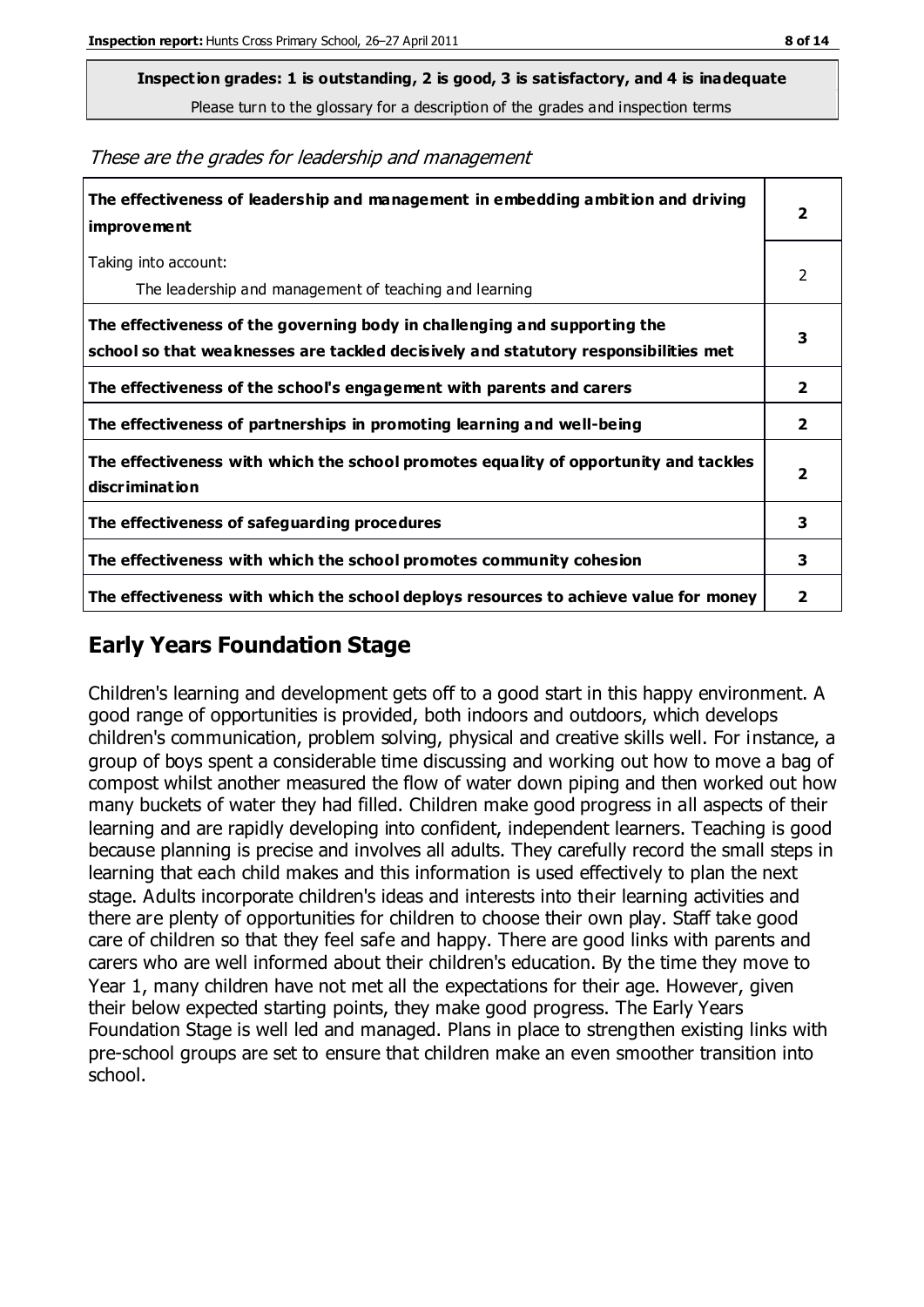**Inspection grades: 1 is outstanding, 2 is good, 3 is satisfactory, and 4 is inadequate**

Please turn to the glossary for a description of the grades and inspection terms

These are the grades for the Early Years Foundation Stage

| Overall effectiveness of the Early Years Foundation Stage                             |  |
|---------------------------------------------------------------------------------------|--|
| Taking into account:<br>Outcomes for children in the Early Years Foundation Stage     |  |
| The quality of provision in the Early Years Foundation Stage                          |  |
| The effectiveness of leadership and management of the Early Years Foundation<br>Stage |  |

#### **Views of parents and carers**

A relatively low proportion of parents and carers responded to the questionnaire. Inspectors investigated issues raised concerning the management of pupils' behaviour and home/school communication issues. They followed up these aspects and found behaviour to be good and that the school makes good effort to engage all parents and carers in school life and in their children's learning. Inspection evidence agrees with the positive responses from those parents and carers spoken to on the school playground, and those that praised all aspects of the school's work in their responses to the questionnaire.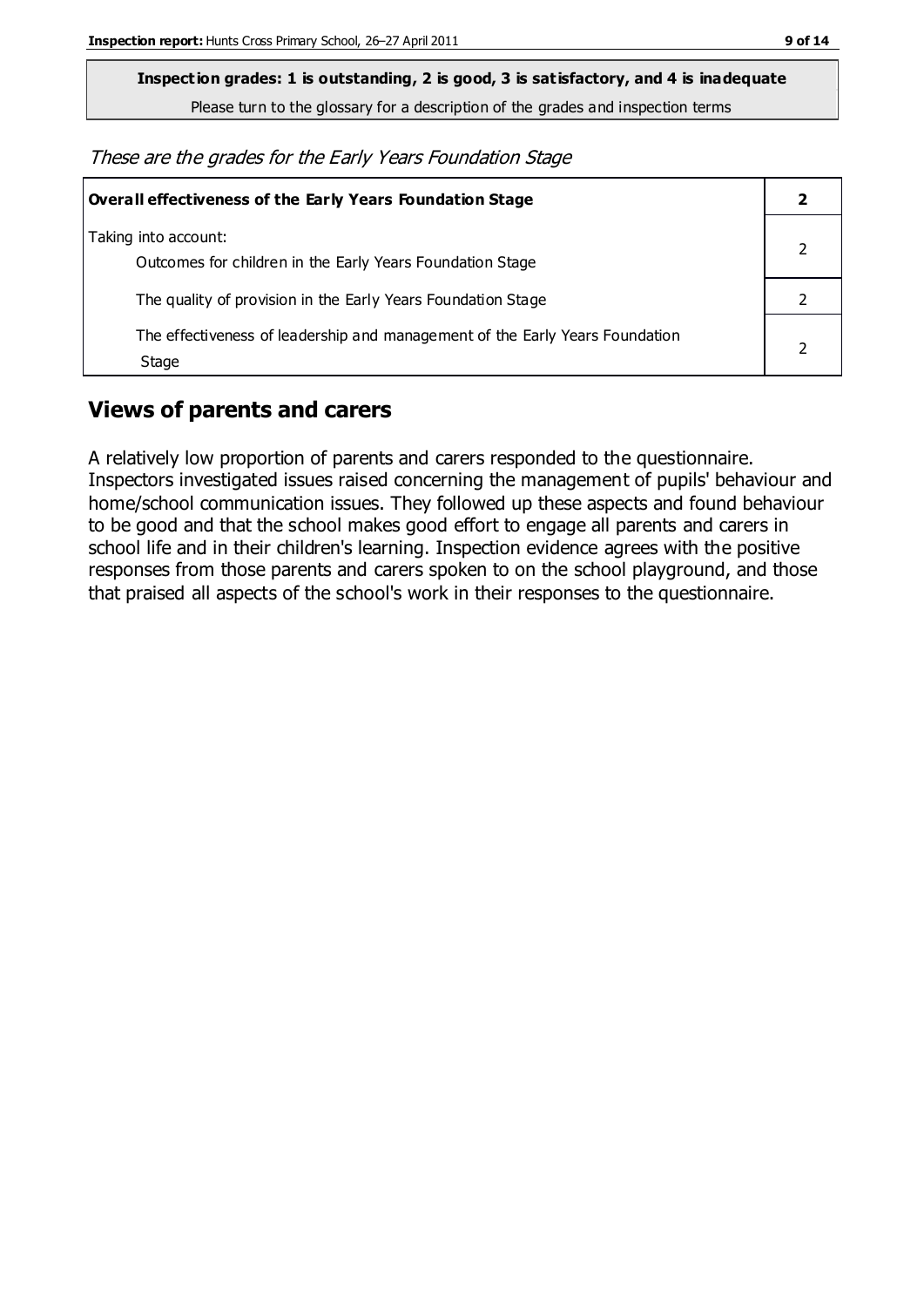#### **Responses from parents and carers to Ofsted's questionnaire**

Ofsted invited all the registered parents and carers of pupils registered at Hunts Cross Primary School to complete a questionnaire about their views of the school.

In the questionnaire, parents and carers were asked to record how strongly they agreed with 13 statements about the school.

The inspection team received 51 completed questionnaires by the end of the on-site inspection. In total, there are 270 pupils registered at the school.

| <b>Statements</b>                                                                                                                                                                                                                                       | <b>Strongly</b><br>agree |               | <b>Agree</b> |               | <b>Disagree</b> |                | <b>Strongly</b><br>disagree |                |
|---------------------------------------------------------------------------------------------------------------------------------------------------------------------------------------------------------------------------------------------------------|--------------------------|---------------|--------------|---------------|-----------------|----------------|-----------------------------|----------------|
|                                                                                                                                                                                                                                                         | <b>Total</b>             | $\frac{1}{2}$ | <b>Total</b> | $\frac{1}{2}$ | <b>Total</b>    | $\frac{1}{2}$  | <b>Total</b>                | $\frac{1}{2}$  |
| My child enjoys school                                                                                                                                                                                                                                  | 21                       | 41            | 27           | 53            | $\overline{2}$  | $\overline{4}$ | $\mathbf{1}$                | $\overline{2}$ |
| The school keeps my child<br>safe                                                                                                                                                                                                                       | 25                       | 49            | 24           | 47            | $\overline{2}$  | $\overline{4}$ | $\mathbf 0$                 | $\mathbf 0$    |
| My school informs me about<br>my child's progress                                                                                                                                                                                                       | 25                       | 49            | 23           | 45            | 3               | 6              | $\mathbf 0$                 | $\mathbf 0$    |
| My child is making enough<br>progress at this school                                                                                                                                                                                                    | 22                       | 43            | 23           | 45            | 5               | 10             | $\mathbf{1}$                | $\overline{2}$ |
| The teaching is good at this<br>school                                                                                                                                                                                                                  | 22                       | 43            | 23           | 45            | 4               | 8              | $\mathbf 0$                 | $\mathbf 0$    |
| The school helps me to<br>support my child's learning                                                                                                                                                                                                   | 20                       | 39            | 22           | 43            | 8               | 16             | $\mathbf 0$                 | $\mathbf 0$    |
| The school helps my child to<br>have a healthy lifestyle                                                                                                                                                                                                | 23                       | 45            | 27           | 53            | $\mathbf{1}$    | $\overline{2}$ | $\mathbf 0$                 | $\mathbf 0$    |
| The school makes sure that<br>my child is well prepared for<br>the future (for example<br>changing year group,<br>changing school, and for<br>children who are finishing<br>school, entering further or<br>higher education, or entering<br>employment) | 18                       | 35            | 25           | 49            | 5               | 10             | $\mathbf 0$                 | $\mathbf 0$    |
| The school meets my child's<br>particular needs                                                                                                                                                                                                         | 20                       | 39            | 26           | 51            | 4               | 8              | $\mathbf 0$                 | $\mathbf 0$    |
| The school deals effectively<br>with unacceptable behaviour                                                                                                                                                                                             | 15                       | 29            | 22           | 43            | 8               | 16             | 5                           | 10             |
| The school takes account of<br>my suggestions and concerns                                                                                                                                                                                              | 13                       | 25            | 27           | 53            | 6               | 12             | $\overline{4}$              | 8              |
| The school is led and<br>managed effectively                                                                                                                                                                                                            | 23                       | 45            | 20           | 39            | 6               | 12             | $\overline{2}$              | $\overline{4}$ |
| Overall, I am happy with my<br>child's experience at this<br>school                                                                                                                                                                                     | 23                       | 45            | 22           | 43            | $\overline{2}$  | $\overline{4}$ | $\overline{4}$              | 8              |

The table above summarises the responses that parents and carers made to each statement. The percentages indicate the proportion of parents and carers giving that response out of the total number of completed questionnaires. Where one or more parents and carers chose not to answer a particular question, the percentages will not add up to 100%.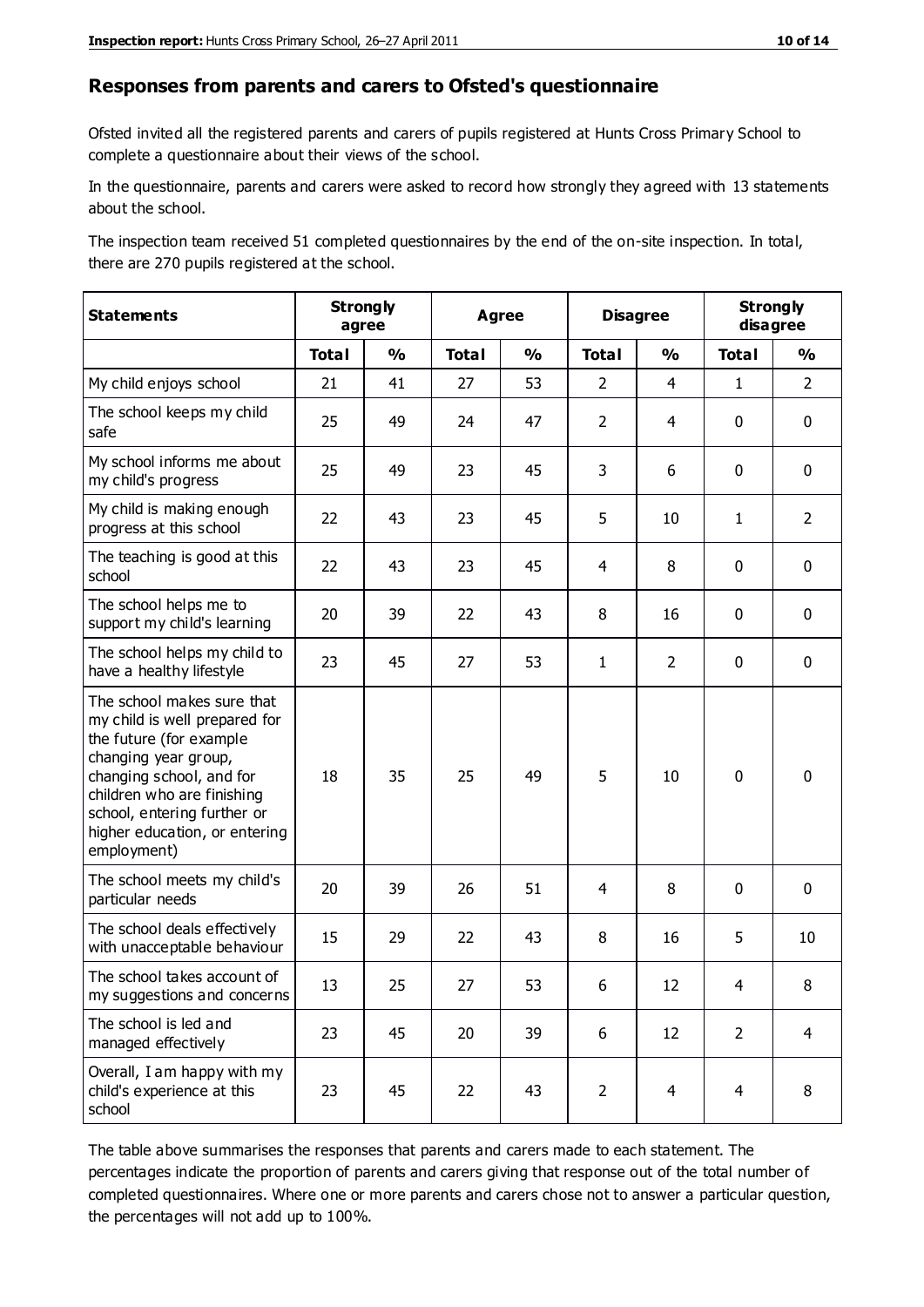### **Glossary**

| Grade   | <b>Judgement</b> | <b>Description</b>                                                                                                                                                                                                            |
|---------|------------------|-------------------------------------------------------------------------------------------------------------------------------------------------------------------------------------------------------------------------------|
| Grade 1 | Outstanding      | These features are highly effective. An outstanding school<br>provides exceptionally well for all its pupils' needs.                                                                                                          |
| Grade 2 | Good             | These are very positive features of a school. A school that<br>is good is serving its pupils well.                                                                                                                            |
| Grade 3 | Satisfactory     | These features are of reasonable quality. A satisfactory<br>school is providing adequately for its pupils.                                                                                                                    |
| Grade 4 | Inadequate       | These features are not of an acceptable standard. An<br>inadequate school needs to make significant improvement<br>in order to meet the needs of its pupils. Ofsted inspectors<br>will make further visits until it improves. |

#### **What inspection judgements mean**

#### **Overall effectiveness of schools**

|                       | Overall effectiveness judgement (percentage of schools) |      |                     |                   |
|-----------------------|---------------------------------------------------------|------|---------------------|-------------------|
| <b>Type of school</b> | <b>Outstanding</b>                                      | Good | <b>Satisfactory</b> | <b>Inadequate</b> |
| Nursery schools       | 46                                                      | 48   | 6                   |                   |
| Primary schools       | 6                                                       | 47   | 40                  | 7                 |
| Secondary schools     | 12                                                      | 39   | 38                  | 11                |
| Sixth forms           | 13                                                      | 42   | 41                  | 3                 |
| Special schools       | 28                                                      | 49   | 19                  | 4                 |
| Pupil referral units  | 14                                                      | 45   | 31                  | 10                |
| All schools           | 10                                                      | 46   | 37                  |                   |

New school inspection arrangements were introduced on 1 September 2009. This means that inspectors now make some additional judgements that were not made previously.

The data in the table above are for the period 1 September 2010 to 31 December 2010 and are consistent with the latest published official statistics about maintained school inspection outcomes (see **[www.ofsted.gov.uk](http://www.ofsted.gov.uk/)**).

The sample of schools inspected during 2010/11 was not representative of all schools nationally, as weaker schools are inspected more frequently than good or outstanding schools.

Percentages are rounded and do not always add exactly to 100.

Sixth form figures reflect the judgements made for the overall effectiveness of the sixth form in secondary schools, special schools and pupil referral units.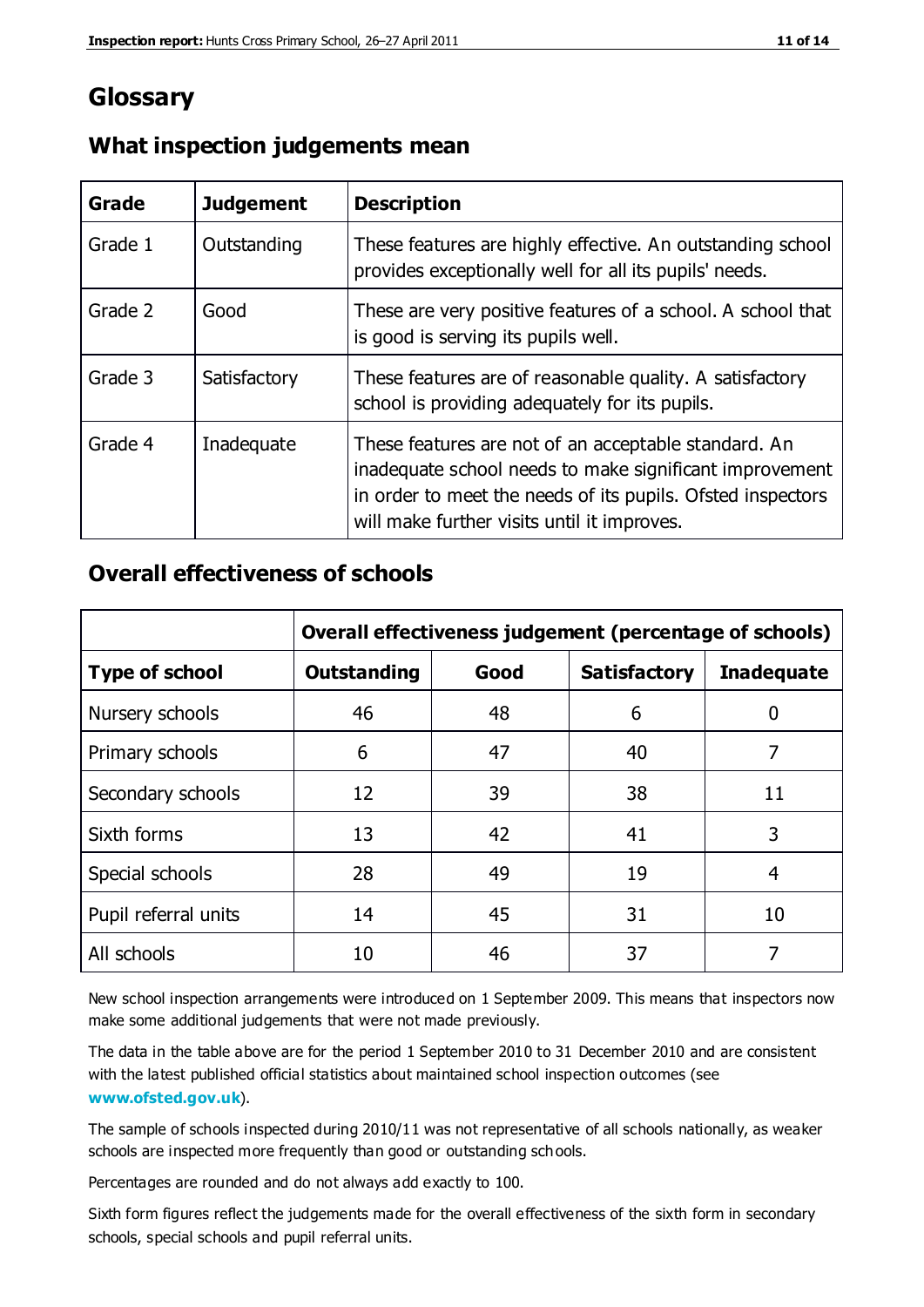## **Common terminology used by inspectors**

| Achievement:               | the progress and success of a pupil in their learning,<br>development or training.                                                                                                                                                          |
|----------------------------|---------------------------------------------------------------------------------------------------------------------------------------------------------------------------------------------------------------------------------------------|
| Attainment:                | the standard of the pupils' work shown by test and<br>examination results and in lessons.                                                                                                                                                   |
| Capacity to improve:       | the proven ability of the school to continue<br>improving. Inspectors base this judgement on what<br>the school has accomplished so far and on the quality<br>of its systems to maintain improvement.                                       |
| Leadership and management: | the contribution of all the staff with responsibilities,<br>not just the headteacher, to identifying priorities,<br>directing and motivating staff and running the school.                                                                  |
| Learning:                  | how well pupils acquire knowledge, develop their<br>understanding, learn and practise skills and are<br>developing their competence as learners.                                                                                            |
| Overall effectiveness:     | inspectors form a judgement on a school's overall<br>effectiveness based on the findings from their<br>inspection of the school. The following judgements,<br>in particular, influence what the overall effectiveness<br>judgement will be. |
|                            | The school's capacity for sustained<br>improvement.                                                                                                                                                                                         |
|                            | Outcomes for individuals and groups of pupils.                                                                                                                                                                                              |
|                            | The quality of teaching.                                                                                                                                                                                                                    |
|                            | The extent to which the curriculum meets<br>pupils' needs, including, where relevant,<br>through partnerships.                                                                                                                              |
|                            | The effectiveness of care, guidance and<br>support.                                                                                                                                                                                         |
| Progress:                  | the rate at which pupils are learning in lessons and<br>over longer periods of time. It is often measured by<br>comparing the pupils' attainment at the end of a key                                                                        |

stage with their attainment when they started.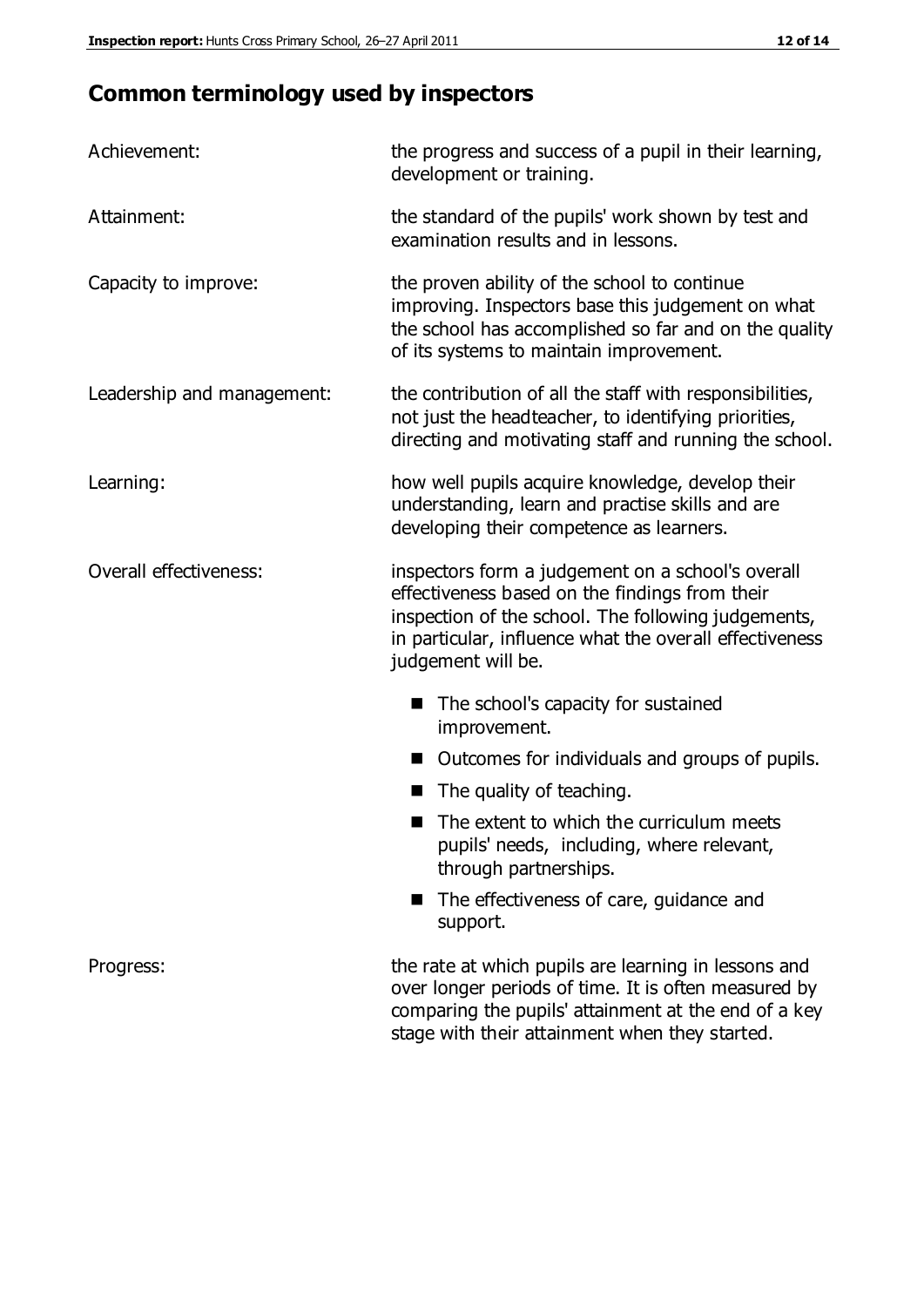#### **This letter is provided for the school, parents and carers to share with their children. It describes Ofsted's main findings from the inspection of their school.**

28 April 2011

#### Dear Pupils

#### **Inspection of Hunts Cross Primary School, Liverpool, L25 0PJ**

Thank you for talking to us and helping us when we visited your school. The inspectors were impressed by how friendly you are and with your good behaviour.

Most of the parents and carers we heard from in the questionnaire or who spoke

to us on the playground are pleased with everything about the school and say you

are happy there.

Hunts Cross is a good school. Teaching is good and the school is well-run. The Reception class gives you a good start to your education. You enjoy learning, work hard and are keen to try everything. You make good progress in your learning and reach the same levels that most other children achieve by the time you leave in Year 6. You enjoy having responsibilities, such as school councillors. The staff provide good care for each one of you and especially those who need extra help. You say you feel safe in school and know how to lead healthy lifestyles.

The school leaders want you to 'aim high' and are always looking to make the school even better, so I have asked them to:

- give you more opportunities to practise your English and mathematical skills across the range of subjects you study
- make sure that health and safety policies are regularly updated
- **P** provide opportunities for you to meet with pupils from different religious, ethnic and cultural backgrounds in Britain and the wider world.

I hope you will play your part by continuing to work hard and do your best to make your school even better.

Yours sincerely

Clare Henderson